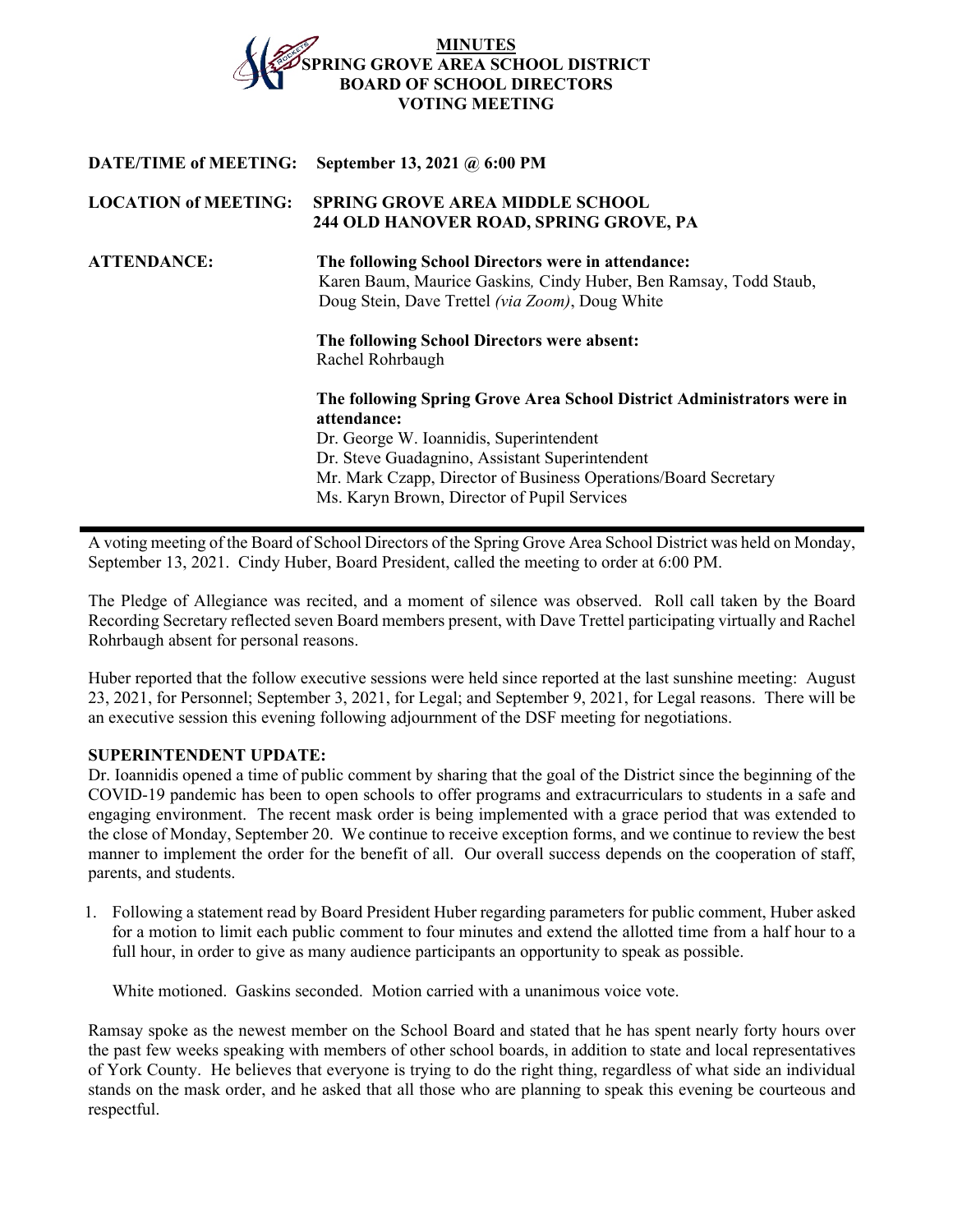## **PUBLIC COMMENT:**

Allissa Barshinger, resident and parent, stated that many families need and use public education as a childcare option. In-person education is higher quality than virtual, and if children get sick, they cannot be in school. If we can do anything to reduce the transmission of COVID, we should enforce the best tools that result in overseeing what is best for our students, including enforcing the mask order.

Ann Strickland, staff member at SGE, thanked the Board for giving students the option to wear masks at the start of the school year, stating she is for personal choice of mask use. She also thanked the Board for keeping our schools open and shared her support for the administration and school board. She encouraged everyone to come together for the good of keeping schools open, and if masks are not an option for medical reasons, an acceptable face shield serves as a feasible alternative.

Ioannidis took a moment to thank Barshinger and Strickland for their comments. He values the opportunity to speak with all community members for the benefit of our students. There are different perspectives and multiple sides; but we remain here for a singular purpose and will do whatever it takes to remain open. In school is where the kids want to be, and this is where we want them to be.

Amber Dull, resident and parent, stated that power was taken from the community, the school district, and the parent last week with the change in the mask order. Stress has returned, and the Governor has ignored the impact to students. She is concerned that teachers' and administrators' trusting relationship with students will be lost when we push for masking instead of educating. She does not want her children to wear a mask, and she does not want to look at other avenues for her children's education.

Jacob Miller, resident and parent, thanked the Board, stating that his mother served on the Board years ago. Miller is concerned about the District's letter going to the Department of Education as it appears as though we are looking to do the bare minimum. If we do not structure our measures around fighting COVID, we are going to lose the battle. He referred to the District's Health and Safety Plan that states we will follow CDC guidelines. Vaccination and masking are cheap ways to fight the spread, and he supports the order; but we need to fight it together.

Justin Fuhrman, Heidelberg Township, thanked the School Board and the teachers. We came together on September  $12<sup>th</sup>$  after 9-1-1, and it was about keeping our freedom. This current situation is also about freedom, and he supports having a choice with the mask order.

Tracy Smith-Ickes, resident, shared that though she is considered a high risk, she is pro-choice for masks. She questioned if the Governor's order is constitutional. She stated that we do not yet know the consequences of what masks are doing to our children physically, mentally, and emotionally. If the school can leave the masking option open, we need to do that. Ickes also mentioned that students are being exposed to the CNN news channel in the classroom environment and questioned if the opposing viewpoint through other news stations was also being shown.

Ben Mikesell, resident and parent, opposes the mask mandate. Parents should be able to make the decision themselves. Why are we asking students to fight a battle for the adults? He encouraged opposing any idea of making kids get vaccinations.

Bryce Weidman, high school senior, gave his perspective on the mask order, noting that his life as a student in  $11<sup>th</sup>$  grade last year was impacted very negatively. He asked the Board to do everything in its power to not follow the order and let students make their own choice. Most kids don't criticize others for wearing or not wearing; they simply respect the right to make a choice. If it's up to the Board, make a choice for the students; if it's not up to the Board, he asked that they do everything in their power to push for choice.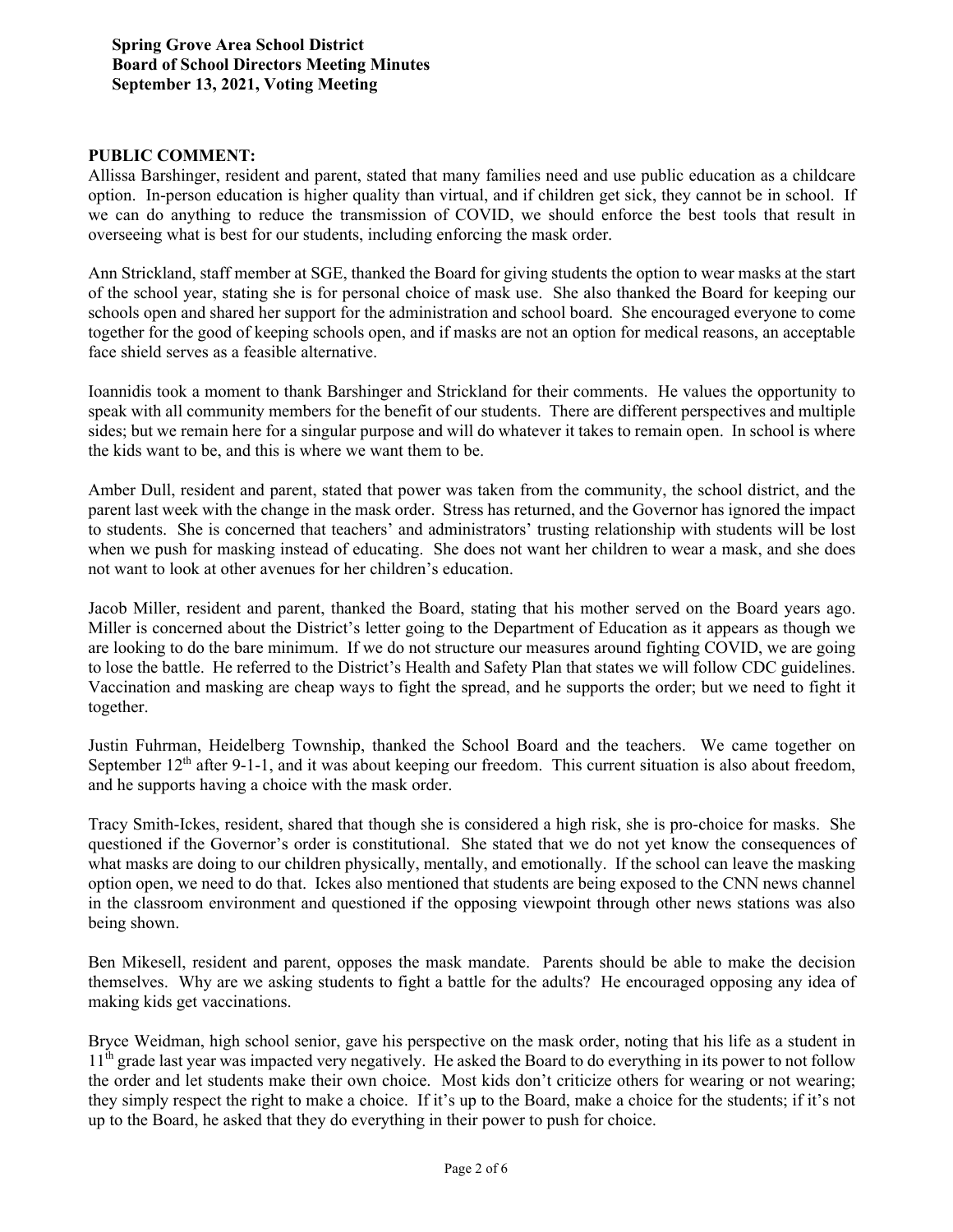### **Spring Grove Area School District Board of School Directors Meeting Minutes September 13, 2021, Voting Meeting**

Janice Bish, resident, thanked the Board for all they are doing. The District began the school year with masks optional, and having attended the Middle School Open House during the first week, she observed a full house of attendees, with only as many as ten wearing a mask. She stated there is no point in trying to mandate masks.

Deborah Ferree, resident and former employee, has grandchildren in the district, one of whom cannot wear a mask for physical reasons. She stated that she is pro-choice with masks and asked the Board to not make the kids wear masks.

Scott Glace, resident, agrees with choice for masks and does not want it to be mandatory. He also stated that his son, who attends the high school, has told him that the teacher has the news station, CNN on in the classroom. If the kids are being forced to watch one-sided news organizations, this is a type of indoctrination, and he opposes that.

Victoria Pinca, resident and parent, stated that due to COVID last year, she was unable to meet her child's teacher and did not get to tour the building. She believes masks are unhealthy and there should be something we can do to take back control. She thanked and shared her support of the Board, and stated she and others are ready to help in any way possible.

Ragina Raygor, resident and former student, shared comments from a personal, dyslexic background. She noted how much was gained by seeing facial expressions and formation of words without masks during her education that helped to diagnose an otherwise difficult issue like dyslexia. If we continue with masks, impairments are going to get missed. Fix the problem now by not requiring masks.

Natasha Berrier, high school student, stated that students should not be placed on lockdown as they were last year when they could not come to school. She needs and supports in-person, face-to-face learning. A lot of kids are being left behind with the mask mandate, and she does not support being forced to wear a mask.

Heather Zimmerman, resident and parent, asked how community members can help the Board. She stated that at some point, we need to come together as a community and decide how we are going to take our district back.

Sean Carbaugh, resident, supports masks being optional. He asked the Board to listen to the people, and not a Governor who is forcing a mandate after not getting his way.

### **BOARD AND ADMINISTRATOR RESPONSE:**

Huber thanked everyone for their comments.

Ramsay thanked all who spoke, especially the students. He thanked the administration for teaching our students to stand up.

Gaskins stated that the District is here to provide our students with a safe and educational environment. He related the current situation to a recent tornado warning at the end of a school day. We acted and exercised sheltering in place. We followed protocols and standard operating procedures. Students remained safe.

## **CORRESPONDENCE:**

There was no correspondence.

### **ACTION ITEMS:**

### **POLICY**

Stein referred to the drafted letter to Acting Health Secretary Beam with the PA Department of Health, the next item on the agenda for consideration under Policy. He read a statement and asked that it be included in the minutes in its entirety. (See Appendix A.)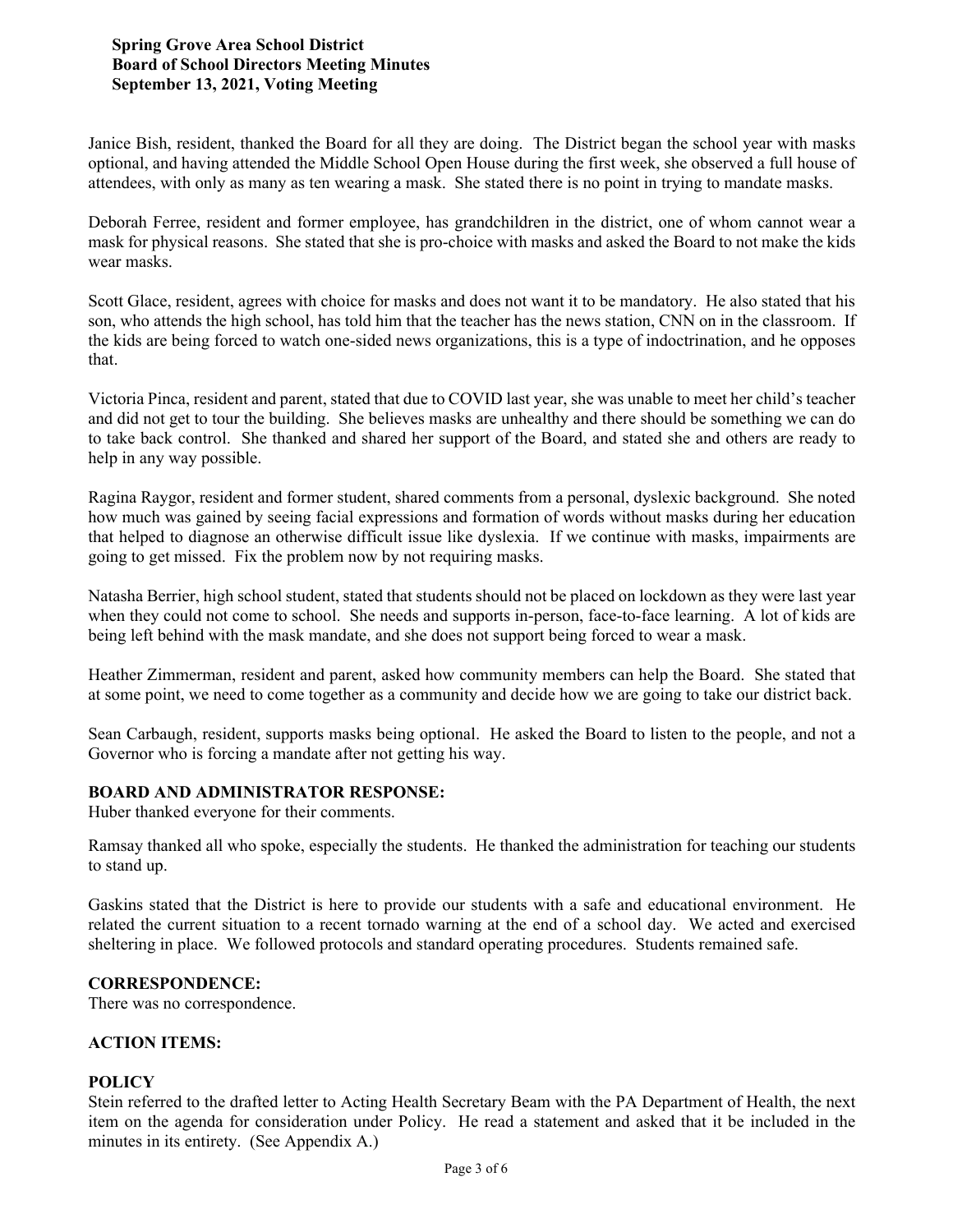### **Spring Grove Area School District Board of School Directors Meeting Minutes September 13, 2021, Voting Meeting**

Ioannidis followed up on the letter to DoH that the Board is going to consider. He addressed speakers who referred to the letter and stated that we are governed by the laws that are in place. Where we have the latitude to consider options, we have done that. The letter is an effort to convey to department heads at PDE and DoH the challenges we are facing. We make the best of all mandates and laws that are pushed down to districts. Citizens have the expectation that we will follow them. The letter is simply one way that we can stress to the next level the issues we face in implementing the mandate and still carry out our mission. He quoted Ramsay's earlier reference to SGASD as the tip of the spear. This is the process we go through of challenging an order. Thank you to all those who spoke.

Stein again stated he cannot sign the letter and does not believe the Board should sign the letter, either. He will be removing his name.

Gaskins asked that we copy our local legislators on the correspondence.

Ramsay stated he believes the letter is absolutely necessary; it isn't about wearing masks but taking back local control as a school district.

#### **PERSONNEL**

- 2. Following a report of the Personnel Committee's recommendations read by Doug Stein, Stein moved and Baum seconded the following:
	- A. Approval of the following retirement resignations, with regret:
		- 1) Spring Grove Elementary School Principal Mr. Jon Weaver, effective April 1, 2022, for the purposes of retirement, following 30 years of service to the School District.
		- 2) Paradise Elementary School Head Custodian Mr. Scott Leppo, effective February 2, 2022, for the purpose of retirement, following 5 years of service to the School District.
	- B. Approval of the following resignations:
		- 1) Spring Grove Area School District Elementary Instructor Mrs. Tisa Cernovsky, effective November 11, 2021, for relocation due to spouse's employment.
		- 2) Spring Grove Area School District Instructional Assistant Emotional Support Ms. Tammie Harlacker, effective September 3, 2021, for personal reasons.
		- 3) Spring Grove Area Middle School Cafeteria Assistant Ms. Rachel Myers, effective September 3, 2021, for personal reasons.
		- 4) Varsity Head Cheerleading Coach (Competition, Football, and Wrestling) Ms. Jordan Myers, effective at the end of the fall season, to return to school.
	- C. Approval of the following appointments, provisionally hired pending receipt of updated clearances and completed Act 168 disclosure forms from previous employers:
		- 1) Spring Grove Area Middle School Cafeteria Assistant Mrs. Deborah Wise, effective August 18, 2021. Compensation established at \$10.44 per hour for 2.5 hours per day / 180 days per year.
		- 2) Spring Grove Area Middle School Instructional Assistant Special Education Ms. Brittany McKee, effective September 1, 2021. Compensation established at \$12.25 per hour for 7 hours per day, 180 days per year.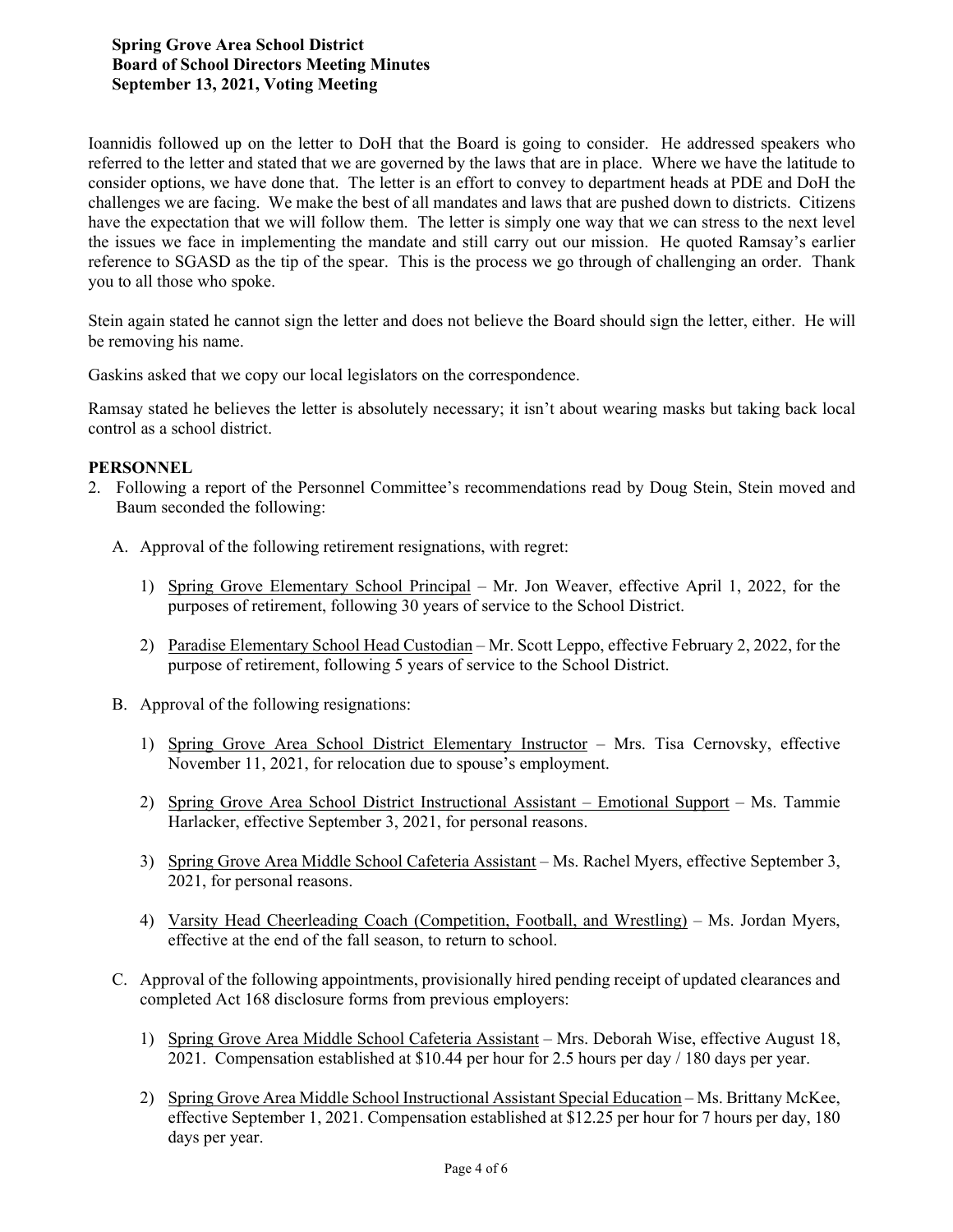- 3) Spring Grove Elementary School Instructional Assistant Kindergarten Ms. Elizabeth Fishel, effective September 14, 2021. Compensation established at \$10.93 per hour for 5 hours per day, 180 days per year.
- 4) Spring Grove Elementary School Instructional Assistant Special Education (Learning Support) Ms. Justine Bollinger, effective September 14, 2021. Compensation established at \$13.25 per hour for 4.5 hours per day, 180 days per year.
- 5) Paradise Elementary School Instructional Assistant Special Education (Life Skills Support) Ms. Susan Good, effective September 28, 2021. Compensation established at \$14.50 per hour for 7 hours per day, 180 days per year.
- D. Approval of the following individuals pending receipt of clearances and completed Act 168 disclosure forms from previous employers, with compensation established at \$10.00 per hour:
	- 1) Mark Anders, Custodial Support
	- 2) Kaylee Moore, Custodial Support
	- 3) Terry Murray, Nutrition Support
- E. Approval of the following individual, pending receipt of updated clearances, for the 2021-2022 school year to work school events needing AV support, at the established rate of \$12.00 per hour:
	- 1) Gracie Priest
- F. Approval of the following individuals, pending receipt of updated clearances, for the  $2021 2022$ school year to work athletic events at the established event rate in the matrix:
	- 1) Murphy Altland
	- 2) Gracie Priest
- G. Approval of the following individual, pending receipt of updated clearances, to work aquatics events at the established hourly aquatics rate in the matrix and provide aquatic assistance during community swim activities:
	- 1) Elizabeth Bell
- H. Approval of the following professional substitute for the 2021-2022 school year at a rate of \$110.00 per day and \$125.00 per day beginning on the  $21<sup>st</sup>$  day cumulative, provisionally hired pending receipt of updated clearances and completed Act 168 disclosure forms from previous employers:
	- 1) Peggy Harling
- I. Approval of the following individuals holding a bachelor's degree and completing the District's Guest Teacher orientation program to substitute teach in all subject areas during the 2021-2022 school year at a rate of \$110.00 per day and \$125.00 per day beginning on the  $21<sup>st</sup>$  day cumulative, provisionally hired pending receipt of updated clearances and completed Act 168 disclosure forms from previous employer:
	- 1) Robin Klocek
	- 2) Stacey Reed